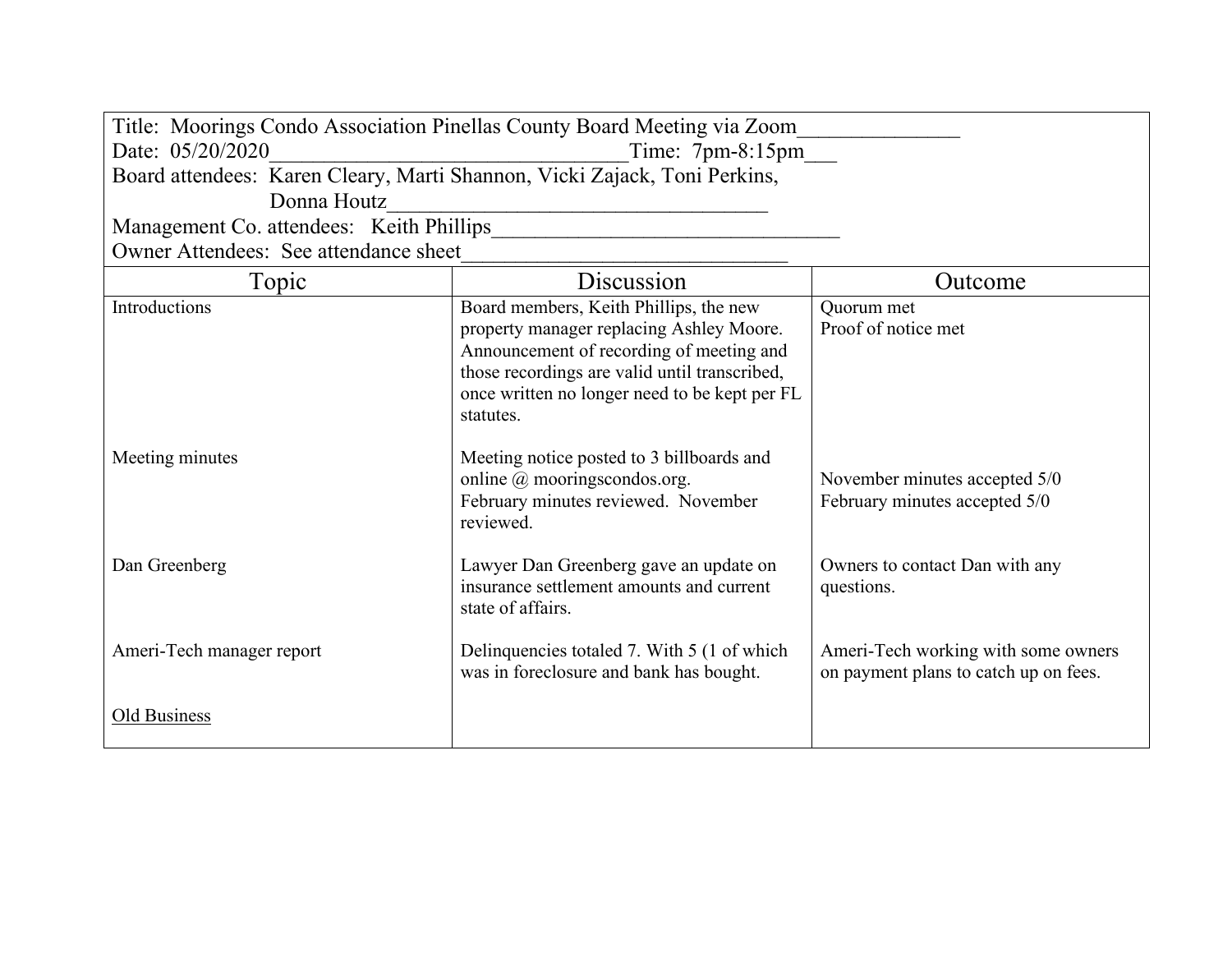| Dock - presented by Marti     | All boats have been moved to south side<br>dock, with 3 owners giving up their spaces<br>until available.<br>The North side dock is complete.<br>Clarified that dock is common space and no<br>unit has a designated boat space on the dock.<br>1-2 years before dock space available on<br>Southside.<br>Reminded that all boats should be in good<br>repair and maintained.                                                                                                                                                                                                                                                                                       | 2 new residents want mooring and are put on the<br>wait list that now has 2 residents waiting for<br>mooring.<br>All work on the dock – whips, ladders will need<br>to be put in by a board approved contractor.<br>Dock in back of bldg 2 is very shallow and will<br>have no boats moored there.                                                                                                                                                                                    |
|-------------------------------|---------------------------------------------------------------------------------------------------------------------------------------------------------------------------------------------------------------------------------------------------------------------------------------------------------------------------------------------------------------------------------------------------------------------------------------------------------------------------------------------------------------------------------------------------------------------------------------------------------------------------------------------------------------------|---------------------------------------------------------------------------------------------------------------------------------------------------------------------------------------------------------------------------------------------------------------------------------------------------------------------------------------------------------------------------------------------------------------------------------------------------------------------------------------|
| Security - presented by Donna | Time on Target's bid to install security<br>cameras was addressed during the February<br>2020 Board mtg and was to be voted on at<br>the March meeting. The March and April<br>Board mtgs were cancelled due to Covid-19.<br>At the May Board mtg the discussion of the<br>Time on Target offer of 10% off the pool and<br>clubhouse locks changed to a fob system if<br>done at same time as cameras. Both security<br>measures passed 5/0.<br>The funds for these security measures came<br>from clubhouse/pool and parking lot reserves<br>with any additional funds needed to come<br>from the salary of the maintenance person<br>which is currently unfilled. | The pool and clubhouse hours are restricted due<br>to Covid -19. Fobs will be distributed to owners<br>and renters (per their owner), with any<br>replacement fobs costing \$50. One fob per unit.<br>Bids:<br>Time on Target - \$9,270.26 Cameras/locks/fobs<br>DMP Alarm - \$8927.00 Cameras<br>DMP Alarm - \$4200.00 Locks/fobs<br>Signal 88 Security – eliminated $d/t$ monthly fee<br>Time on Target approve at \$9,270.26 for cameras<br>and lock/fob system by 5/0 Board vote. |
| Fencing – presented by Donna  | Replacement fencing for trash surrounds and<br>fencing replacement of chain link and barbed<br>wire fencing by solid 6ft fencing from behind<br>bldg 1, to match the fencing on the rest of the<br>property.                                                                                                                                                                                                                                                                                                                                                                                                                                                        | Three fencing bids:<br>Keeler - \$10,365<br>Fence Outlet - \$11,446<br>Florida State Fence - \$10,737<br>Florida State Fence was approved at<br>\$10,737 by 5/0 Board vote.                                                                                                                                                                                                                                                                                                           |